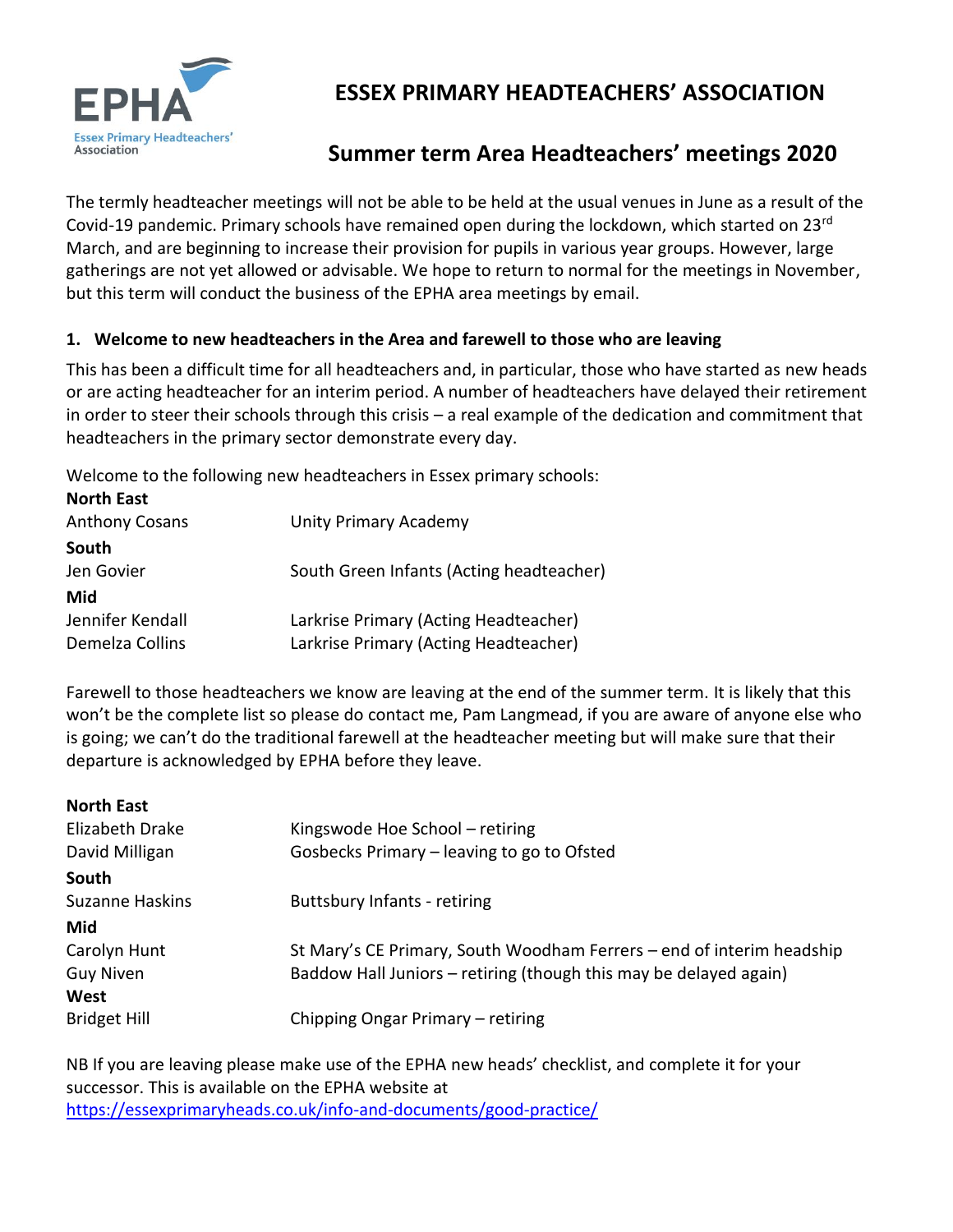### **2. To receive a report from the Area Chair on the 2019/2020 year**

The Area Chairs have written reports reflecting the past year – these are available on the EPHA website and have been sent out by email. The Area Chairs are:

| Nick Hutchings       | North East Chair | head@hamiltonprimary.com                |
|----------------------|------------------|-----------------------------------------|
| Nicky Barrand        | South Chair      | headteacher@cherrytree-pri.essex.sch.uk |
| Dawn Dack            | Mid Chair        | drdack@wentworth.essex.sch.uk           |
| <b>Isobel Barron</b> | West Chair       | head@roseacres.essex.sch.uk             |

All four Chairs have agreed to continue in their posts, with the usual proviso that they will be happy to step aside if anyone else wants to take on the role!

On behalf of EPHA and headteachers in each area, I would like to thank the four Chairs for their continued commitment and contribution to the Association and their determination to represent and support their colleagues across the county. They have done an excellent job and have given their time freely and generously – thanks to them all.

## **3. EPHA Executive report**

The EPHA Executive has met more frequently than usual to discuss the challenges and changes that are being experienced by primary-phase schools across the county. Minutes of the meetings are available on the EPHA website at<https://essexprimaryheads.co.uk/meetings/executive/>

## **4. Membership of the EPHA Executive/area steering groups**

- **i) Election of Officers**
	- To elect a Chair, Vice-Chair and Treasurer for the Area
- **ii) Local Delivery Group Representatives** To elect the headteachers who will represent the Local Delivery Groups on the Executive Committee.

**West:** Epping Forest Rural, Epping Forest South, Uttlesford North, Uttlesford South, Harlow; **North-East:** Colchester West, Colchester East, Colchester South, Tendring Mid, Tendring North, Tendring South; Harwich and Dovercourt

**Central (Mid):** Braintree, Chelmsford North, Chelmsford West, Chelmsford South, Maldon, Dengie, Witham, South Woodham Ferrers;

**South:** Wickford, Billericay, Castle Point, Rochford & Rayleigh, Brentwood, Canvey Island, Benfleet, Basildon East/Pitsea, Basildon West

The nomination forms for each area have been sent out by email, along with the current EPHA Executive membership list. Please do nominate representatives for the Executive. In many cases the current members have agreed to re-stand, but please do send alternative nominations if you want to – in the case of multiple nominations the Professional Officer will organise a ballot of the local headteachers.

### **5. Information**

- **EPHA Newsletter** (which includes EPHA dates for the academic year 2020/2021) The summer term newsletter has been circulated by email and is available on the EPHA website. Page 2 of the newsletter gives meeting dates for the next academic year; we aim to hold meetings as usual, but this will of course depend on the national situation.
- **The EPHA county Annual General Meeting – Wednesday 7 October 2020** We plan to hold the AGM as usual at Chelmsford City Football Club. Michelle Winter, Senior HMI for the Eastern Region, will attend the meeting to talk about the future of Ofsted. You will receive the agenda and information about the AGM by email in advance of the meeting.